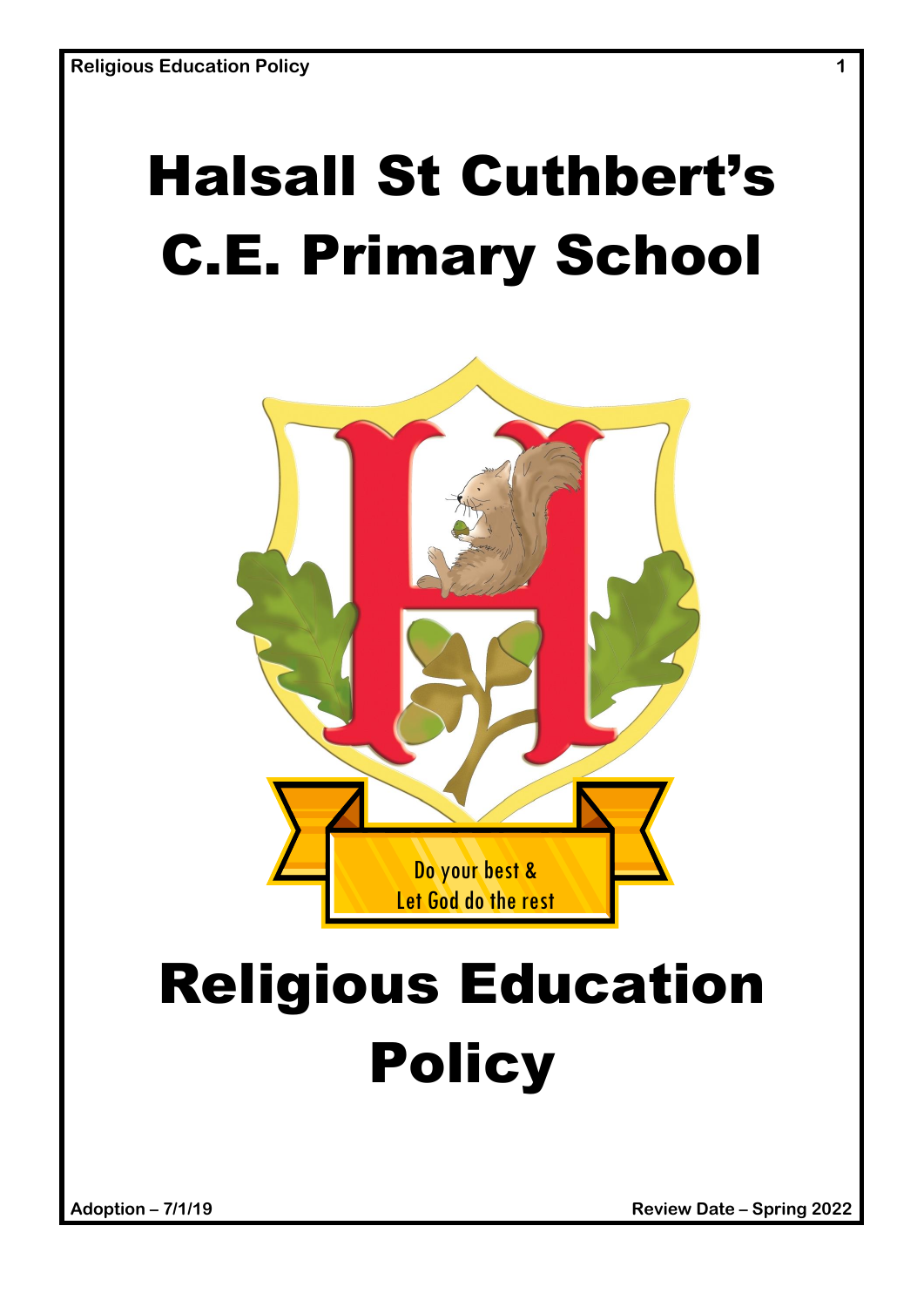#### **Policy Statement**

'Do your best, and let God do the rest'. Our school's mission statement encourages our children to do their best whilst developing their faith and love in God. In line with this we feel it is through high quality, carefully prepared and enthusiastically delivered R.E that our children have the potential to gain lifelong skills and flourish as individuals. At Halsall St Cuthbert's C.E. Primary we feel it is R.E. that can provide children with a foundation of values on which to build their lives, giving them the opportunity to start discovering who they are and their place in the world and give them a greater understanding of the faith and behaviour of their neighbours. Therefore, through R.E. they are being prepared for life!

Religious Education at Halsall St. Cuthbert's C.E. Primary school is firmly based on the Blackburn Diocesan Board of Education Syllabus for RE, Quest full RE 2013 for Foundation, KS1 and KS2, which fulfils all legal requirements and the RE Statement of Entitlement from the Church of England Education Office 2016.

#### **VALUES AND AIMS**

We believe at our school RE both supports and strengthens what we aim to do in every aspect of school life. Our caring ethos and the value which we place on the development of the whole child; spiritually, morally, socially, culturally and intellectually, is reflected in our RE curriculum.

In line with the RE Statement of Entitlement 2016, RE at our school aims to enable our pupils of all abilities to:

- know about and understand Christianity as a living faith that influences the lives of people worldwide and as the religion that has most shaped British culture and heritage.
- know and understand about other major world religions and world views, their impact on society, culture and the wider world, enabling them to express their ideas and insights. (Buddhism, Hinduism, Islam, Judaism and Sikhism.)
- contribute to the development of their own spiritual/philosophical convictions, exploring and enriching their own beliefs and values.

(*RE Statement of Entitlement: The Church of England Education Office 2016*)

#### **CHRISTIAN VALUES AND WORSHIP**

At Halsall St Cuthbert's C.E. Primary we aim to embed Christian values from the Bible. Each half term a Christian value is explored and promoted throughout all key stages. Children have the opportunity to listen to stories based on the Christian Value and ask questions to develop their understanding. Although worship forms part of our pupils learning about the Christian faith it is managed separately to our RE curriculum and has a separate timetable. Visits and links to church also enrich pupils RE learning experiences however they too form part of our Collective Worship rather than RE Curriculum time.

#### **OBJECTIVES**

#### **Learning**

Throughout the **Quest Full RE** syllabus pupils are introduced to and given opportunity to explore the big ideas of Christianity. Pupils learn about eight core concepts at the heart of Christianity that together tell God's big story. The core concepts are expressed in the Bible and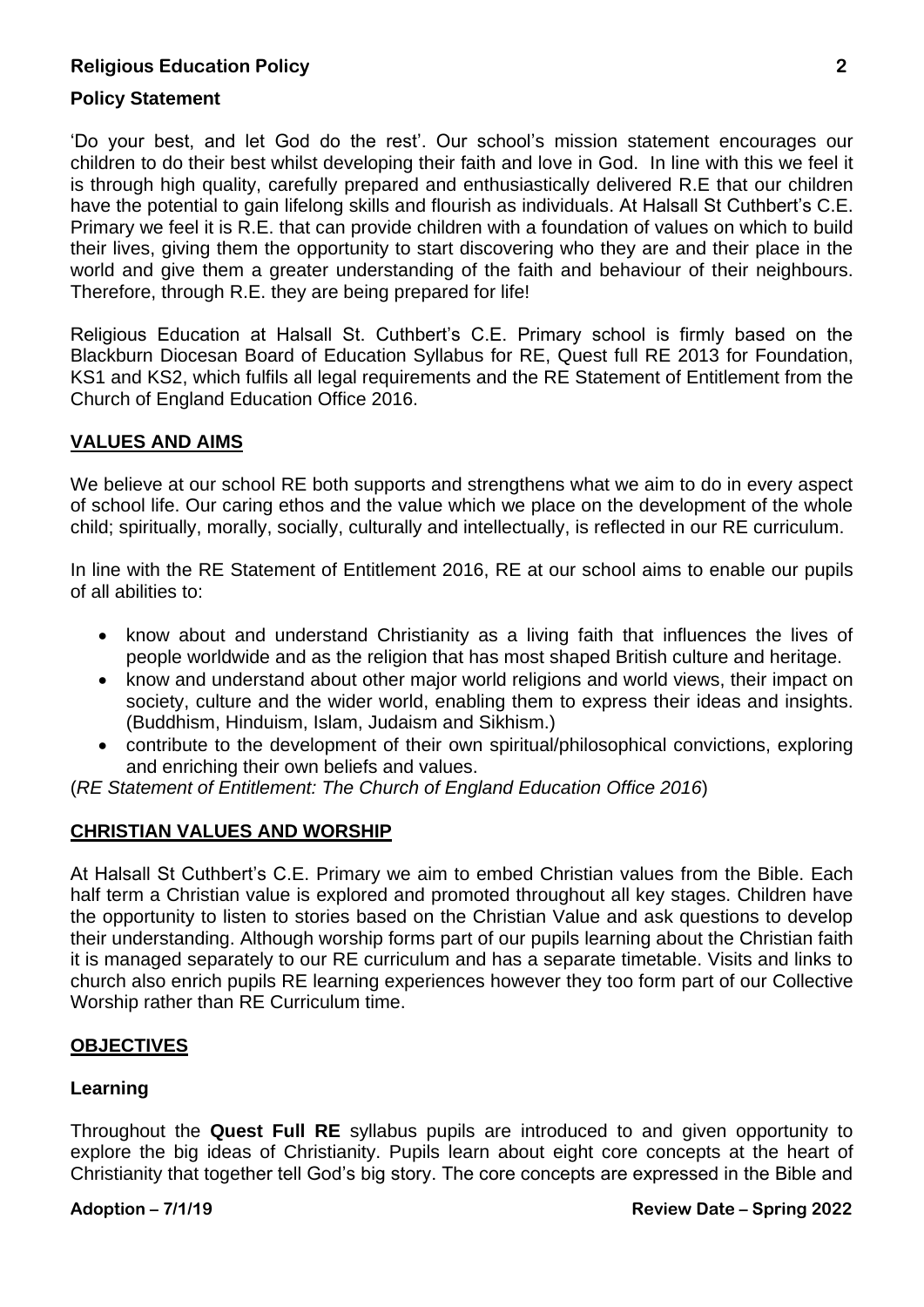lived out by Christian people each day. These big ideas reveal God's salvation plan, the big story. Throughout the syllabus pupils learn about the following core concepts of the Christian faith;

- **God the Father, Son and Holy Spirit** (Old Testament)
- **Creation** (Old Testament)
- **Fall** (Old Testament)
- **People of God** (Old Testament)
- **Incarnation** (New Testament)
- **Gospel** (New Testament)
- **Salvation** (New Testament)
- **Kingdom of God** (New Testament)

#### **We learn about**

- God who reveals the truth about himself and humanity through creation, the giving of the law, his action in history and through the prophets;
- God who reveals himself ultimately in Jesus his Son, living among us and dying and rising for us;
- God who reveals himself in his Spirit working in the living faith of the Church experienced through scripture, tradition and reason.

#### **We learn from**

- an empathetic response to the Christian faith and a critical engagement with it;
- responding personally to the stories and teachings of Jesus Christ:
- examples of Christian living which give priority to the values of unconditional love, forgiveness, reconciliation, justice, compassion and faith.

Through delivering the RE curriculum in our school we want pupils to access and achieve the following;

- learn *about* other faiths, their beliefs, traditions and practices and *from* them through encounter and dialogue;
- recognise and respect those of all faiths in their search for God;
- recognise areas of common belief and practice between different faiths:
- enrich and expand their understanding of truth while remaining faithful to their own tradition;
- enrich their own faith through examples of holy living in other traditions.
- reflect theologically and explore the ultimate questions and challenges of life in today's society;
- reflect critically on the truth claims of Christian belief;
- see how the truth of Christianity is relevant today;
- understand the challenge faced by Christians in today's pluralist and post-modern society;
- develop the skills to handle the Bible text;
- recognise that faith is based on commitment to a particular way of understanding God and the world;
- begin to develop their own commitments, beliefs and values;
- develop a sense of themselves as significant, unique and precious;
- experience the breadth and variety of the Christian community;
- engage in thoughtful dialogue with other faiths and traditions;
- become active citizens, serving their neighbour;
- find a reason for hope in a troubled world;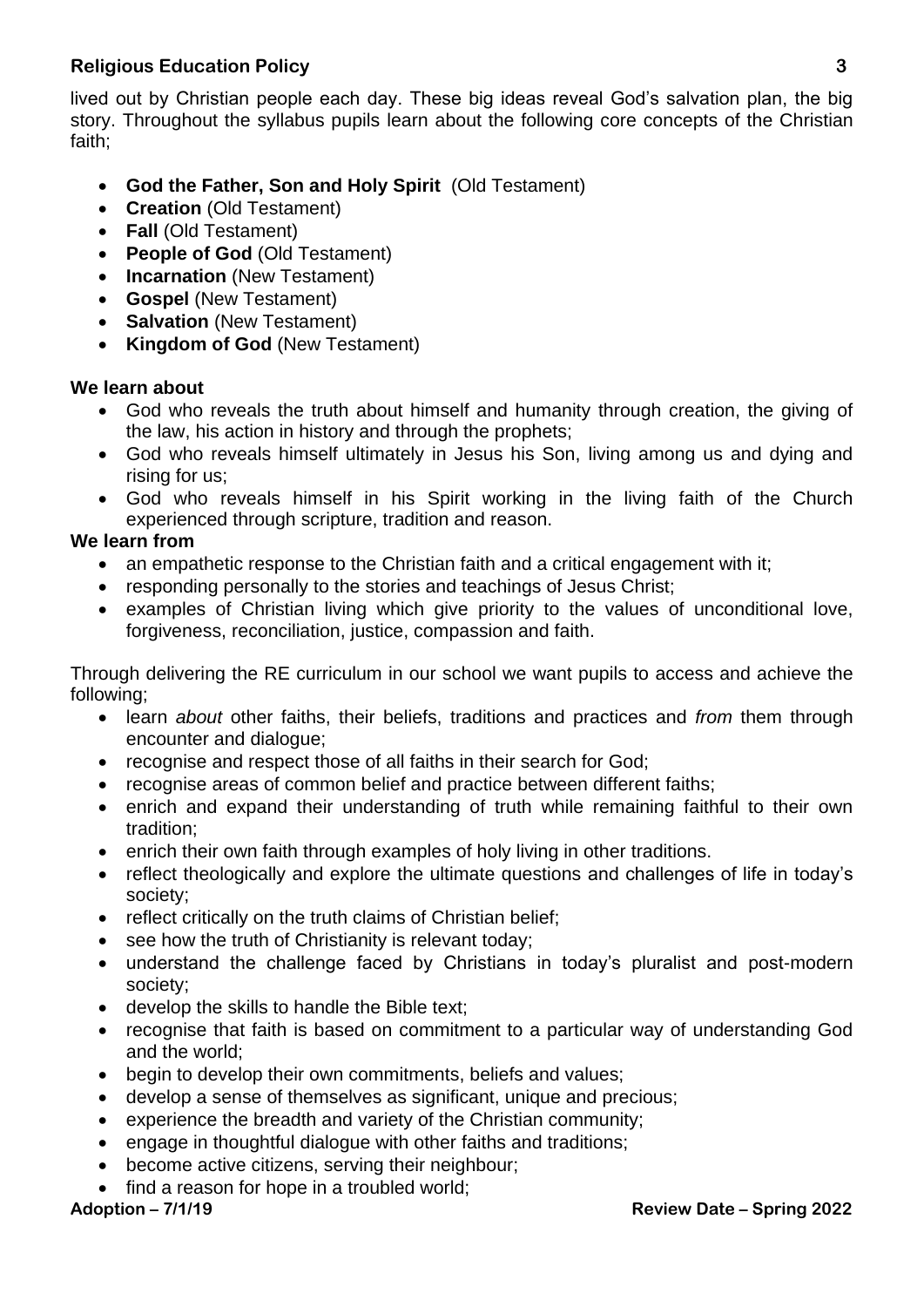understand how religious faith can sustain believers in difficult circumstances and in the face of opposition.;

## **Skills**

We focus on the following skills for learning in RE.

**Investigate** – this includes:

• asking relevant questions;

 knowing how to use different types of sources as a way of gathering information; knowing what may constitute evidence for understanding religions.

#### **Express** – this includes:

- the ability to explain concepts, rituals and practices;
- the ability to identify and articulate matters of deep conviction and concern;

the ability to respond to religious issues through a variety of media.

#### **Interpret** – this includes:

• the ability to draw meaning from artefacts, music, works of art, poetry and symbolism; the ability to suggest meanings of religious texts.

**Reflect** – this includes:

 the ability to reflect on feelings, relationships, experience, ultimate questions, beliefs and practices;

the ability to use stillness, mental and physical, to think with clarity and care about significant events, emotions and atmospheres.

#### **Empathise** – this includes:

- the ability to consider the thoughts, feelings, experiences, attitudes, beliefs and values of others;
- developing the power of imagination to identify feelings such as love, wonder, forgiveness and sorrow;

the ability to see the world through the eyes of others and to see issues from their point of view.

#### **Apply** – this includes:

 making the association between religions and individual community, national and international life;

identifying key religious values and their interplay with secular ones.

#### **Discern** – this includes:

- explaining the significance of aspects of religious belief and practice;
- developing insight into people, motives, actions and consequences;

seeing clearly how individuals might learn from the religions they study for themselves **Analyse** – this includes:

distinguishing between opinion, belief and fact;

distinguishing between the features of different religions.

#### **Synthesise** – this includes:

 linking significant features of religion together in coherent ways; trying to connect different aspects of life into a meaningful whole.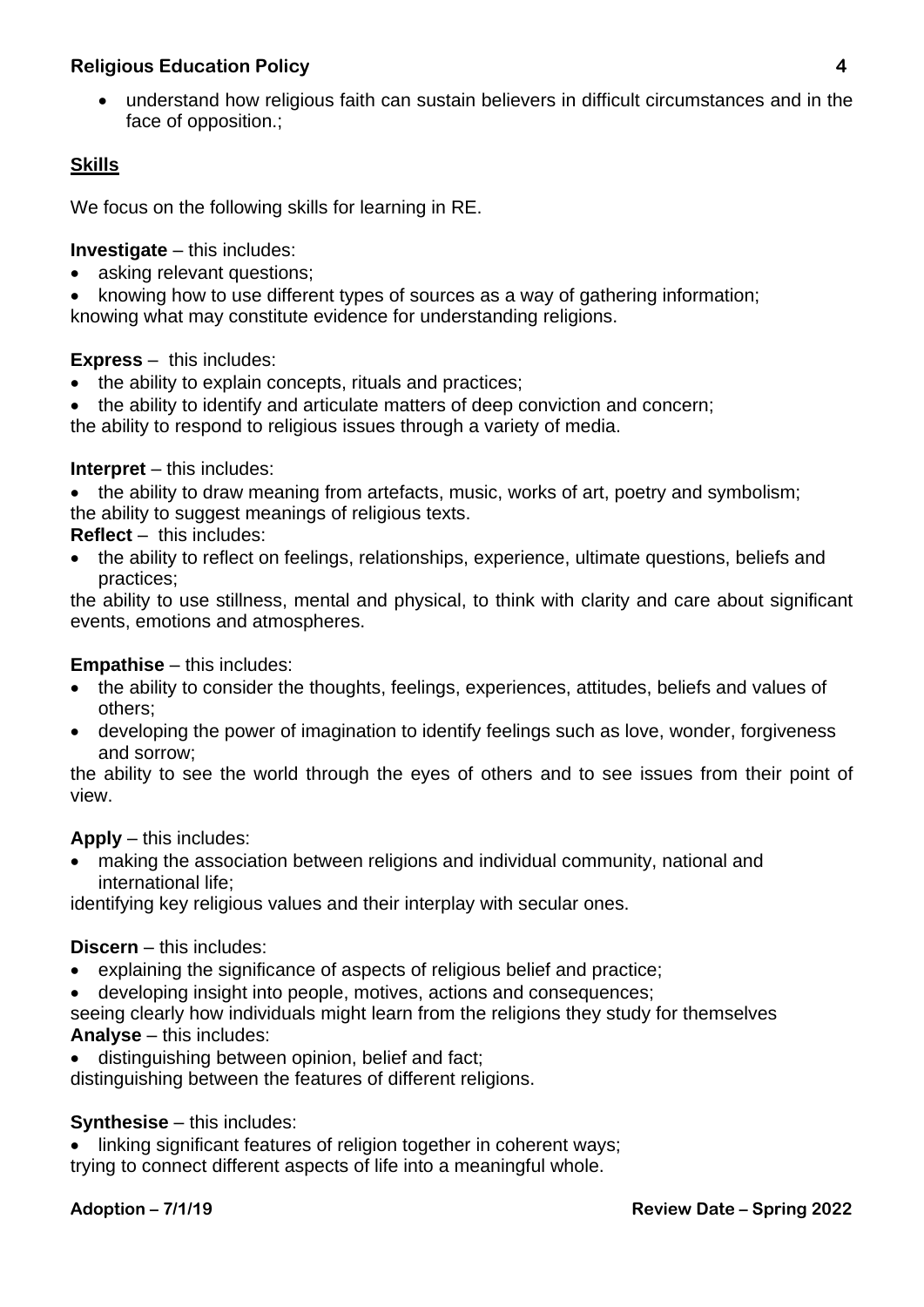**Evaluate** – this includes:

 the ability to debate issues of religious significance with reference to evidence and argument;

weighing the respective claims of self-interest, consideration for others, religious teaching and individual conscience.

#### **Teaching**

Designated time is allocated for the teaching of RE in our school. A minimum of 5% of the timetable teaching is designated to RE. There are also occasions when RE takes a larger slice of the curriculum, reflecting our School's greater commitment to the subject. The teaching and learning of Christianity occupies 80% of our timetable for RE. Therefore, **20%** of RE Curriculum time is devoted to non-Christian faiths.

The teaching of RE seeks both to impart knowledge and develop understanding of religious experiences, feelings and attitudes through a variety of teaching and learning approaches.

#### **RE teaching specifically draws on the following:**

- visits and visitors; enabling children to see at first hand religious people, objects, symbols, places, events, stories and explore with people who have faith
- role play; encouraging children to learn through familiar or unfamiliar settings and ask questions from their own encounters
- artefacts; being able to explore items which are precious and/or used in
- religious worship, encouraging respect whilst deepening knowledge
- parents; by valuing the family backgrounds of the children and making them part of the school community

The teaching of RE will involve some direct teaching and whole class, group, paired or individual activities. A range of teaching styles will be used including enquiry, time for reflection, exploration, discussion, role play, drama, asking and answering questions, using a range of sources including ICT, works of art, artefacts, visits and visitors.

#### **ASSESSMENT, RECORDING AND REPORTING**

The Blackburn Diocese Syllabus sets out a structure for recognising pupil achievements and each pupil can work progressively towards achieving the statements of attainment as outlined at the end of each unit. Assessment in RE is seen in its broadest sense and is not limited to measurement and testing, but also on reflection, empathy and understanding. Through activities for example, discussion with pupils, group activities, marking and guiding their work, observing, displaying work, asking and answering questions, teachers are continually finding out about their pupils' achievements. In the Foundation stage, evidence of children's learning is recorded in a class floor book and classes in KS1 and KS2 add to a class scrap book. These books also form part of our judgements and assessments. This information is then highlighted on the end of unit assessment sheet. School reports are sent home in the summer term of each year and the RE report is written with reference to the records made or pieces of work retained.

#### **CROSS CURRICULAR ISSUES**